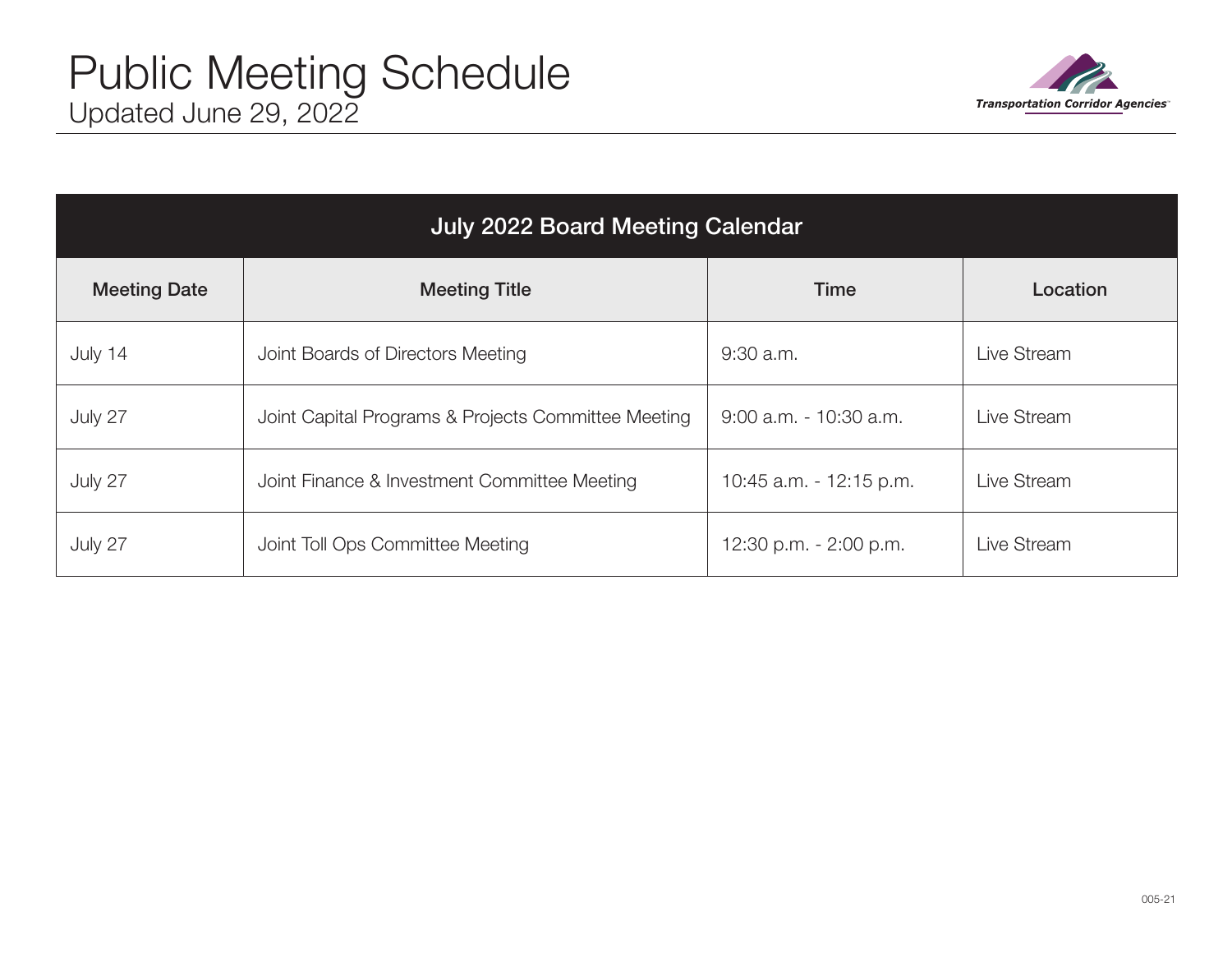

| <b>August 2022 Board Meeting Calendar</b> |                                              |                           |             |  |  |
|-------------------------------------------|----------------------------------------------|---------------------------|-------------|--|--|
| <b>Meeting Date</b>                       | <b>Meeting Title</b>                         | <b>Time</b>               | Location    |  |  |
| August 11                                 | Joint Boards of Directors Meeting            | $9:30$ a.m.               | Live Stream |  |  |
| August 24                                 | Joint Environmental Committee Meeting        | $9:00$ a.m. $-10:30$ a.m. | Live Stream |  |  |
| August 24                                 | Joint Finance & Investment Committee Meeting | 10:45 a.m. - 12:15 p.m.   | Live Stream |  |  |
| August 24                                 | Joint Toll Ops Committee Meeting             | 12:30 p.m. - 2:00 p.m.    | Live Stream |  |  |
| August 25                                 | Joint Strategic Planning Committee Meeting   | 9:00 a.m. - 10:30 a.m.    | Live Stream |  |  |
| August 25                                 | Joint External Affairs Committee Meeting     | 12:30 p.m. - 2:00 p.m.    | Live Stream |  |  |